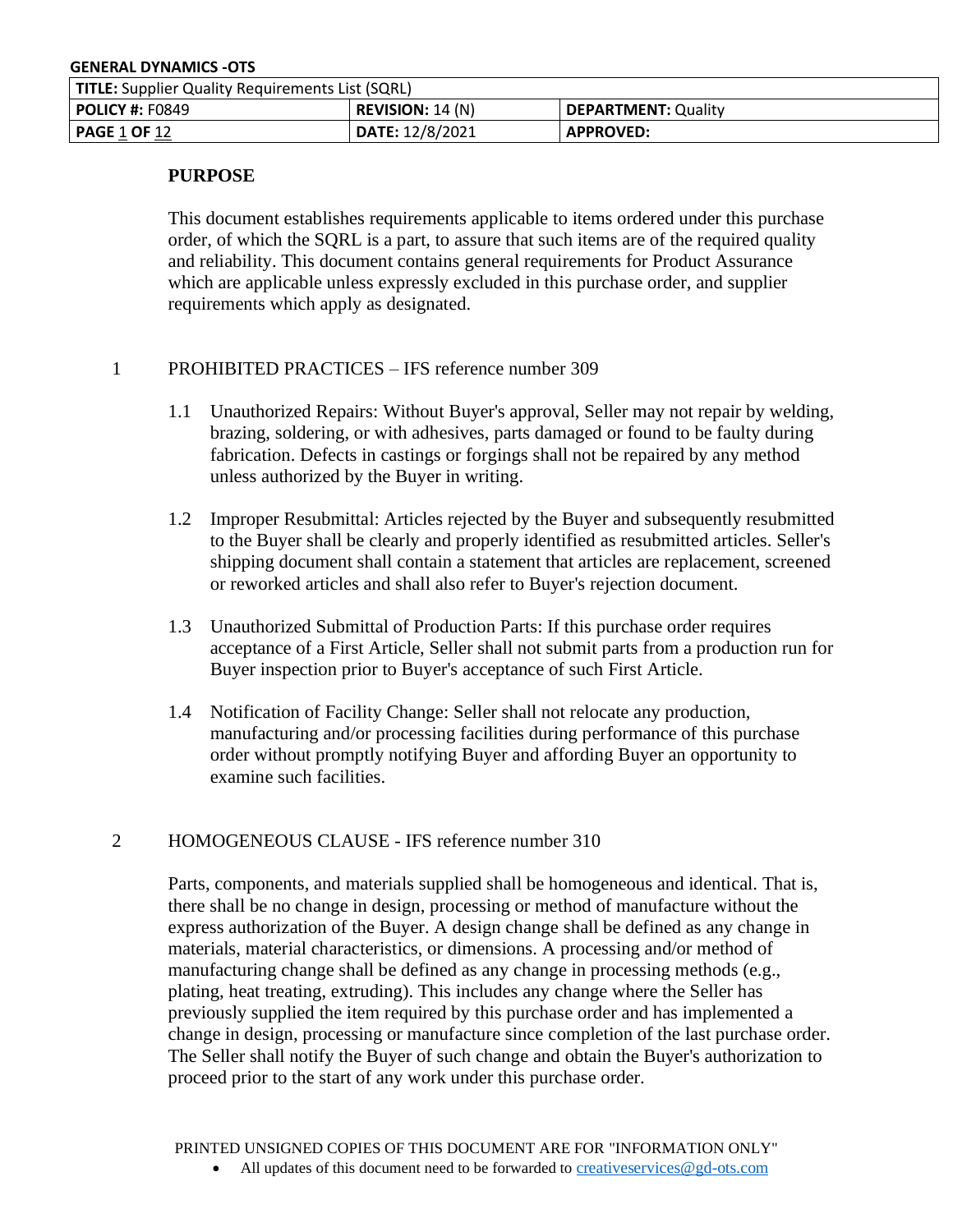| <b>TITLE:</b> Supplier Quality Requirements List (SQRL) |                                                       |                  |  |
|---------------------------------------------------------|-------------------------------------------------------|------------------|--|
| <b>POLICY #: F0849</b>                                  | <b>REVISION:</b> 14 (N)<br><b>DEPARTMENT: Quality</b> |                  |  |
| PAGE 2 OF 12                                            | DATE: 12/8/2021                                       | <b>APPROVED:</b> |  |

## 3 RESPONSIBILITY FOR CONFORMANCE – IFS reference number 311

It is the Seller's responsibility to furnish items which conform to the requirements of the purchase order. Neither surveillance, inspection and/or tests conducted at the Seller's or Buyer's facility by the Buyer, nor the Seller's compliance with all Quality Assurance requirements shall relieve the Seller of this responsibility.

## 4 DOCUMENTATION – IFS reference number 312

The Buyer may refuse to accept items delivered under this purchase order if the Seller fails to submit the calibration, documentation, test data or reports specified in this purchase order.

## 5 LOT ACCEPTANCE – IFS reference number 313

Final acceptance is at the Buyer's facility using the Buyer's gages and applicable plan. Lot acceptance at the Buyer's facility does not relieve the Seller from responsibility for latent defects which are not detected during Buyer lot acceptance but are later identified by the Buyer during processing at the Buyer's facility.

## 6 CORRECTIVE ACTION REQUESTS – IFS reference number 314

When a quality problem exists, the Buyer shall request corrective action from the Seller. Reply to the request shall be timely and shall include the following information: analysis of the cause of the problem, statement of action taken, and the effectivity of the action. When corrective action is required for Government source inspected items, the Seller shall coordinate such action with the Government Quality Assurance representative assigned to his/her plant.

## 7 CERTIFICATION OF CONFORMANCE – IFS reference number 315

The Seller shall submit a Certificate of Conformance with each shipment. Compliance with the specifications listed on the purchase requisition/order, is a requirement and shall also appear on the Certificate of Compliance including revision level.

- 1. Purchase Description number and revision (when applicable)
- 2. Drawing number and revision
- 3. Quantity
- 4. Purchase Order number
- 5. Name and address of supplier

PRINTED UNSIGNED COPIES OF THIS DOCUMENT ARE FOR "INFORMATION ONLY"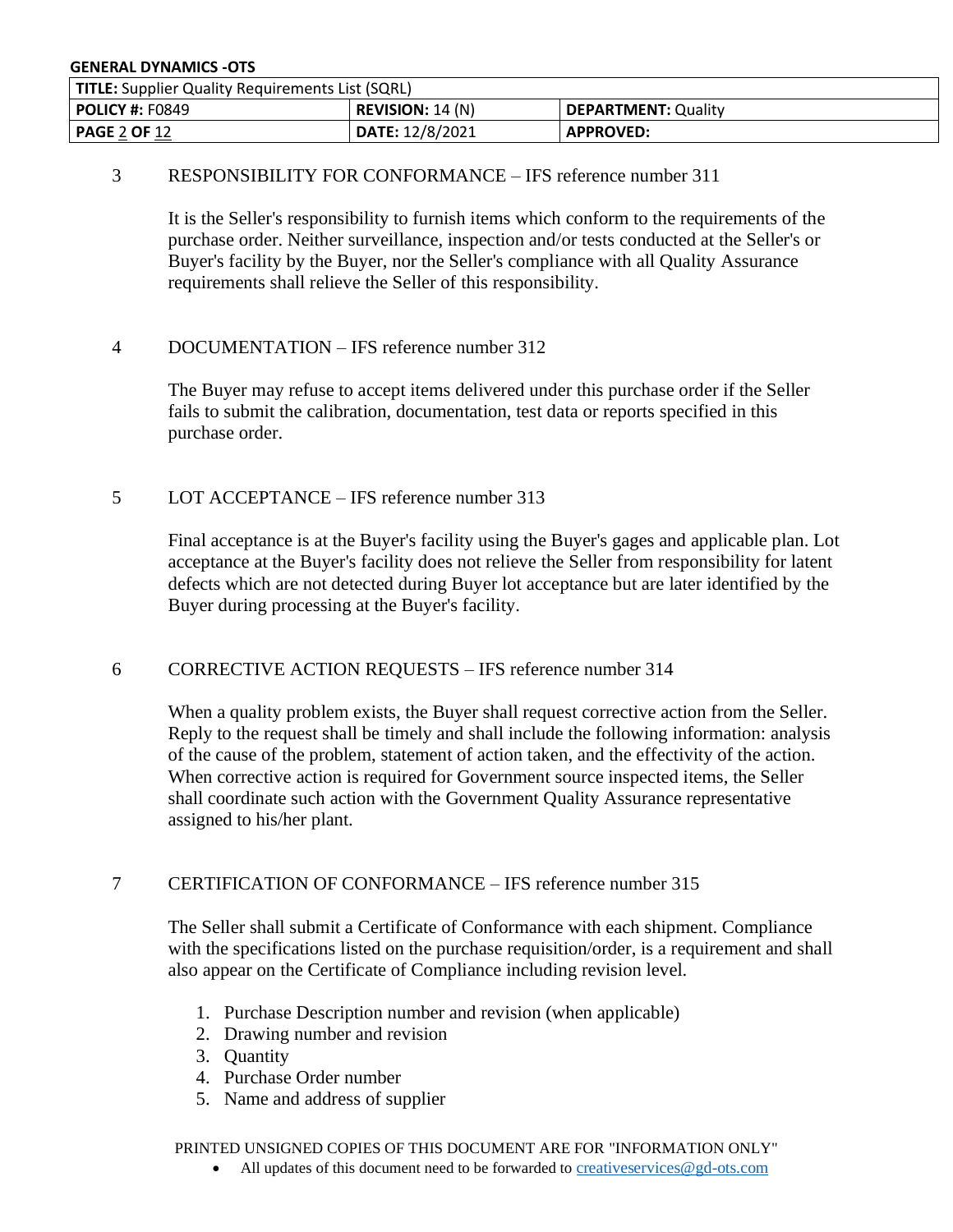| <b>TITLE:</b> Supplier Quality Requirements List (SQRL) |                                                        |                  |
|---------------------------------------------------------|--------------------------------------------------------|------------------|
| <b>POLICY #:</b> F0849                                  | <b>REVISION:</b> $14(N)$<br><b>DEPARTMENT: Quality</b> |                  |
| PAGE 3 OF 12                                            | DATE: 12/8/2021                                        | <b>APPROVED:</b> |

- 6. Date of shipment
- 7. Batch, lot and/or mill heat number
- 8. Positive, adequate identification of multiple lots
- 9. Signature and title of responsible officer of Seller's organization, whose signature is binding on the Seller

# 8 NOTIFICATION AND REWORK OF NONCONFORMING MATERIAL – IFS reference number 316

The supplier shall notify the Buyer of any nonconforming processes, products, or services related to a PO issued from General Dynamics. General Dynamics shall make the disposition determination (example: scrap, rework, accept as-is, etc.) and alert the supplier of the same.

If the disposition is determined to be rework, it is defined as the processing of nonconforming material to make it conform completely to drawings, specifications, or purchase order requirements.

When the rework requires additional verbal or written instructions beyond those normally required to produce the product, those instructions must be submitted to the Buyer for review and written approval prior to implementation. If reworked product or material is supplied to the Buyer without prior written approval, the buyer reserves the right to return the reworked product or material for replacement at no additional cost to the Buyer.

An example of rework is as follows: A multiple spindle lathe is used to drill holes in a part per the normal process, while rework of the holes would take place on a drill press.

# 9 PACKAGING AND MARKING FOR SHIPMENT – IFS reference number 317

The Seller shall select levels and methods of packaging and preservation in accordance with good commercial practices and to ensure safe arrival at destination.

Containers must reflect the following markings as a minimum, when applicable:

- A. Part Number
- B. P.O. Number
- C. Manufacturer
- D. Lot Number(s)
- E. Quantity
- F. Expiration Date

PRINTED UNSIGNED COPIES OF THIS DOCUMENT ARE FOR "INFORMATION ONLY"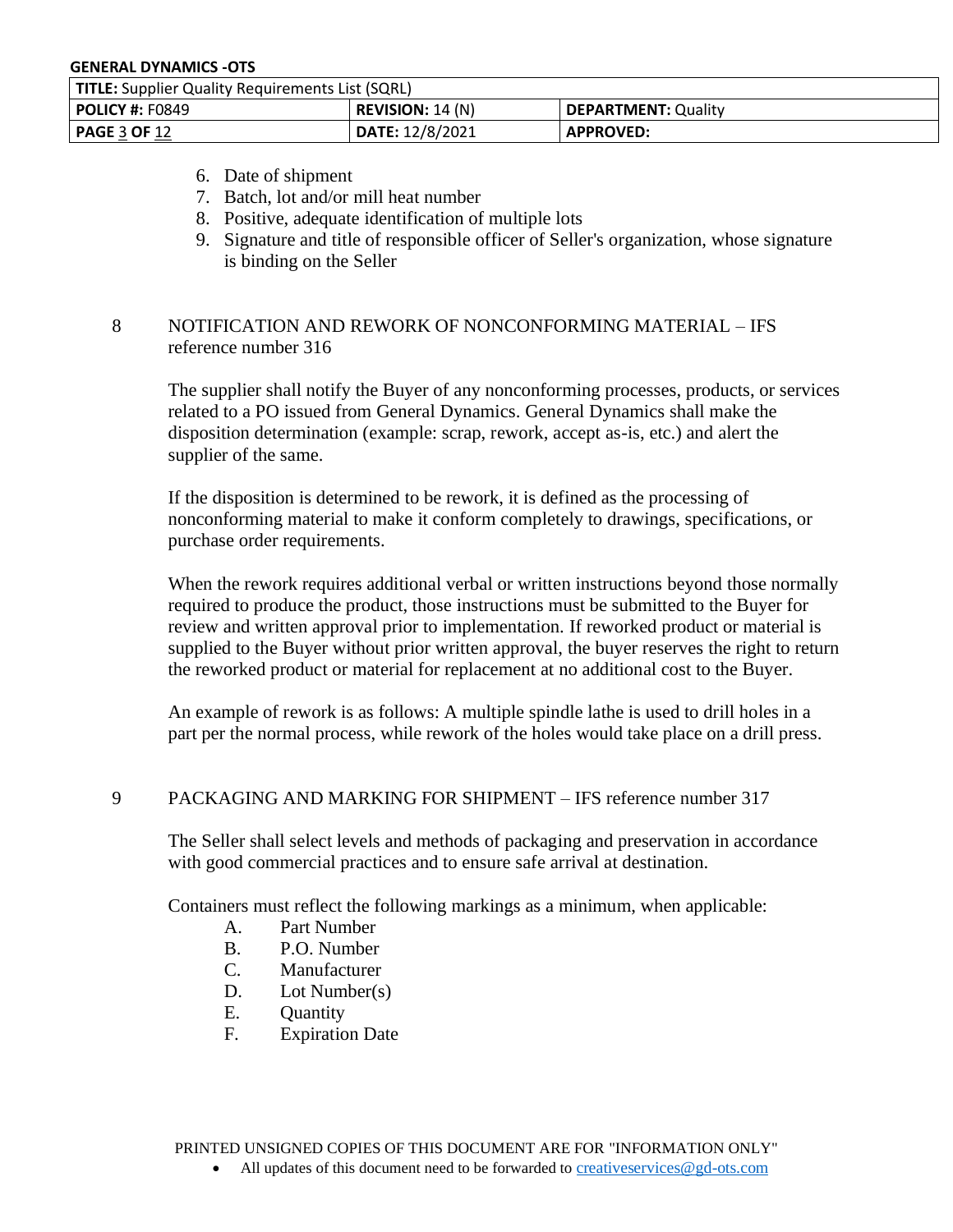| <b>TITLE:</b> Supplier Quality Requirements List (SQRL) |                  |                            |
|---------------------------------------------------------|------------------|----------------------------|
| <b>POLICY #:</b> F0849                                  | REVISION: 14 (N) | <b>DEPARTMENT: Quality</b> |
| l <b>PAGE 4 OF</b> 12                                   | DATE: 12/8/2021  | <b>APPROVED:</b>           |

Preservation, packaging and packing - Component parts shall be preserved, packaged and packed to the extent necessary to provide protection from hazards of contamination and physical damage encountered in general handling, shelf storage, and issue.

### 10 IDENTIFICATION AND TRACEABILITY – IFS reference number 318

Specific material lots/batches/compounds/heat or melt numbers/component or subassembly serial/lot number used in the manufacture of the end product designated in the Buyer's purchase order shall be traceable in the Seller's quality records showing acceptance and compliance to governing drawings/specifications stipulated in the purchase order.

### 11 MEASURING AND TESTING EQUIPMENT – IFS reference number 319

All equipment used to measure and test compliance to the Buyer's purchase order and applicable specifications shall meet the requirements of the latest revision of ISO 17025. "All equipment used as a calibration standard must have current known valid relationships to the National Institute of Standards and Technology or other federally approved standards, and must be supported by objective documentation.

This system shall include but not be limited to the following equipment which must be used for the Buyer's order:

- A. Mechanical testing equipment
- B. Non-destructive testing equipment
- C. Hydrostatic testing equipment
- D. Chemical testing equipment
- E. Welding equipment
- F. Environmental Control equipment
- G. Thermal treatment equipment

Upon request of authorized Buyer's or Government personnel, the Seller shall provide objective documented evidence to support and verify compliance to this specification.

### 12 CONTROL OF INCOMING MATERIALS – IFS reference number 320

The Seller shall control incoming materials to ensure acceptability for use and to prevent nonconforming materials from being incorporated into the end item. The supplier's inspection acceptance records of materials employed in the manufacture of the end item designated must indicate as a minimum:

A. Type of material

PRINTED UNSIGNED COPIES OF THIS DOCUMENT ARE FOR "INFORMATION ONLY"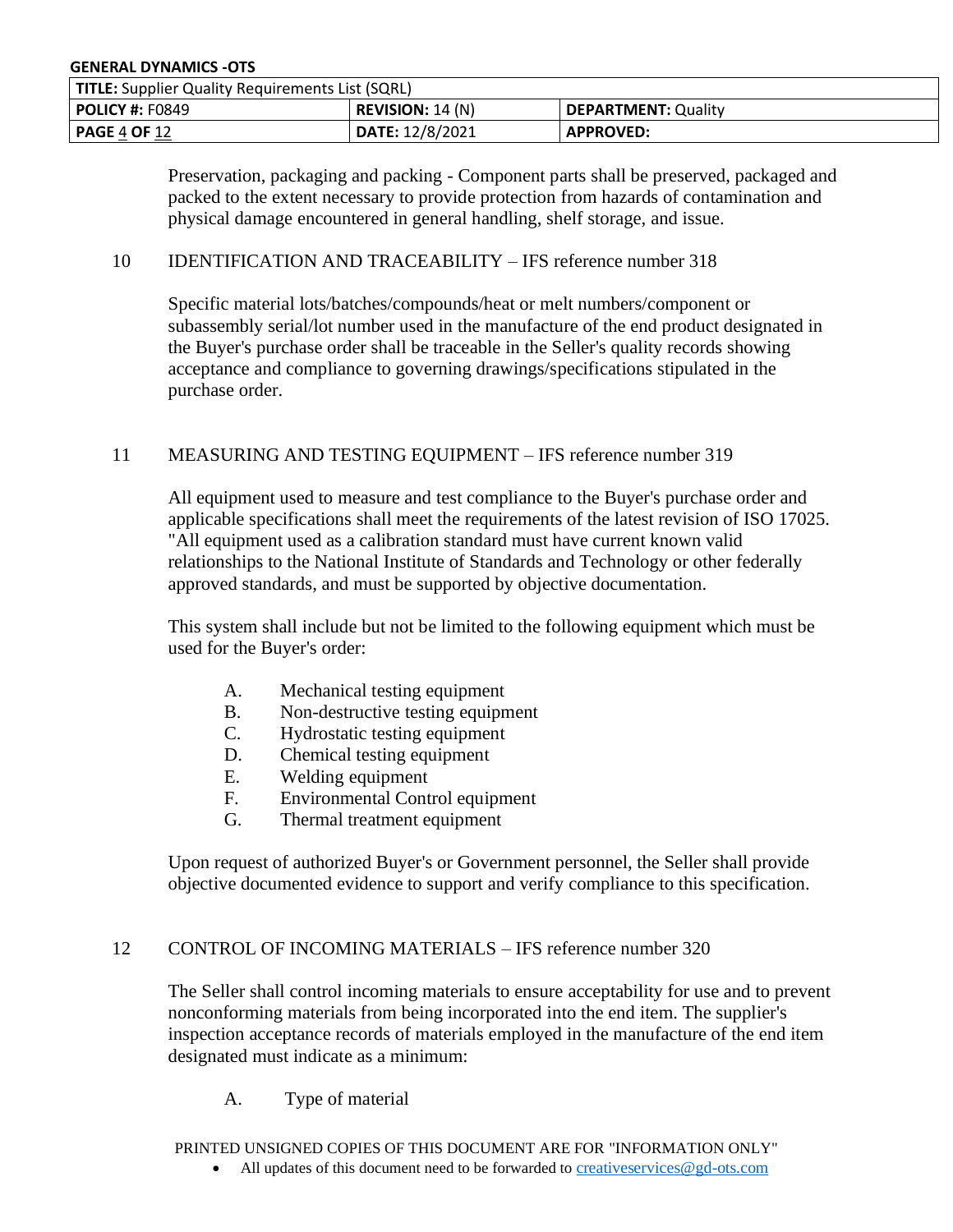| <b>TITLE:</b> Supplier Quality Requirements List (SQRL) |                  |                     |
|---------------------------------------------------------|------------------|---------------------|
| <b>POLICY #: F0849</b>                                  | REVISION: 14 (N) | DEPARTMENT: Quality |
| <b>PAGE 5 OF 12</b>                                     | DATE: 12/8/2021  | <b>APPROVED:</b>    |

- B. Applicable specification(s)
- C. Lot number
- D. Purchase order number
- E. Inspection acceptance markings

If shelf-life limitations and/or storage conditions are recommended by the manufacturer or required by specification, then they shall also be indicated on the inspection acceptance records.

# 13 RECORDS – IFS reference number 321

The supplier is required to maintain records of all inspections and tests which are required by the Buyer's purchase order, applicable specifications, and engineering drawings. The records shall identify the types and number of observations made, the types and number of deficiencies found, and the quantities accepted and rejected. These records shall be retained for a minimum of three (3) years from completion of the purchase order.

Upon expiration of the record retention period, expired records shall be destroyed to an extent as to prevent recovery of data by the supplier or any other agency (examples: shredding/paper destruction of hardcopy documentation, deletion/purging of electronic data beyond recovery, etc.).

## 14 SELLER'S QUALITY CONTROL SYSTEM – IFS reference number 322

The Seller should maintain a quality system which complies, as a minimum requirement, with ISO 9001 – Quality Management System Requirements (latest revision as of date of purchase order issuance) and / or AS 9100 (latest revision) The Seller's system shall be subject to review and/or audit for approval by the Buyer's Quality representative. Exceptions to quality system requirements will not be considered valid unless they are approved in writing from the Buyer.

# 15 CERTIFIED MATERIAL TEST REPORTS – IFS reference number 323

The Seller shall submit a report with each lot of materials shipped. The test report shall list test results obtained from an analysis of representative samples of each lot of material used to fill this order. In the case of a "drop shipment" to other than the Buyer's plant, a copy of the report together with a copy of the packing slip, shall also be submitted to the buyer at the time of the shipment. The test results contained on the certified material test report(s) shall be adequate to determine compliance with all applicable requirements of the material specification(s). The test report(s) shall contain the following: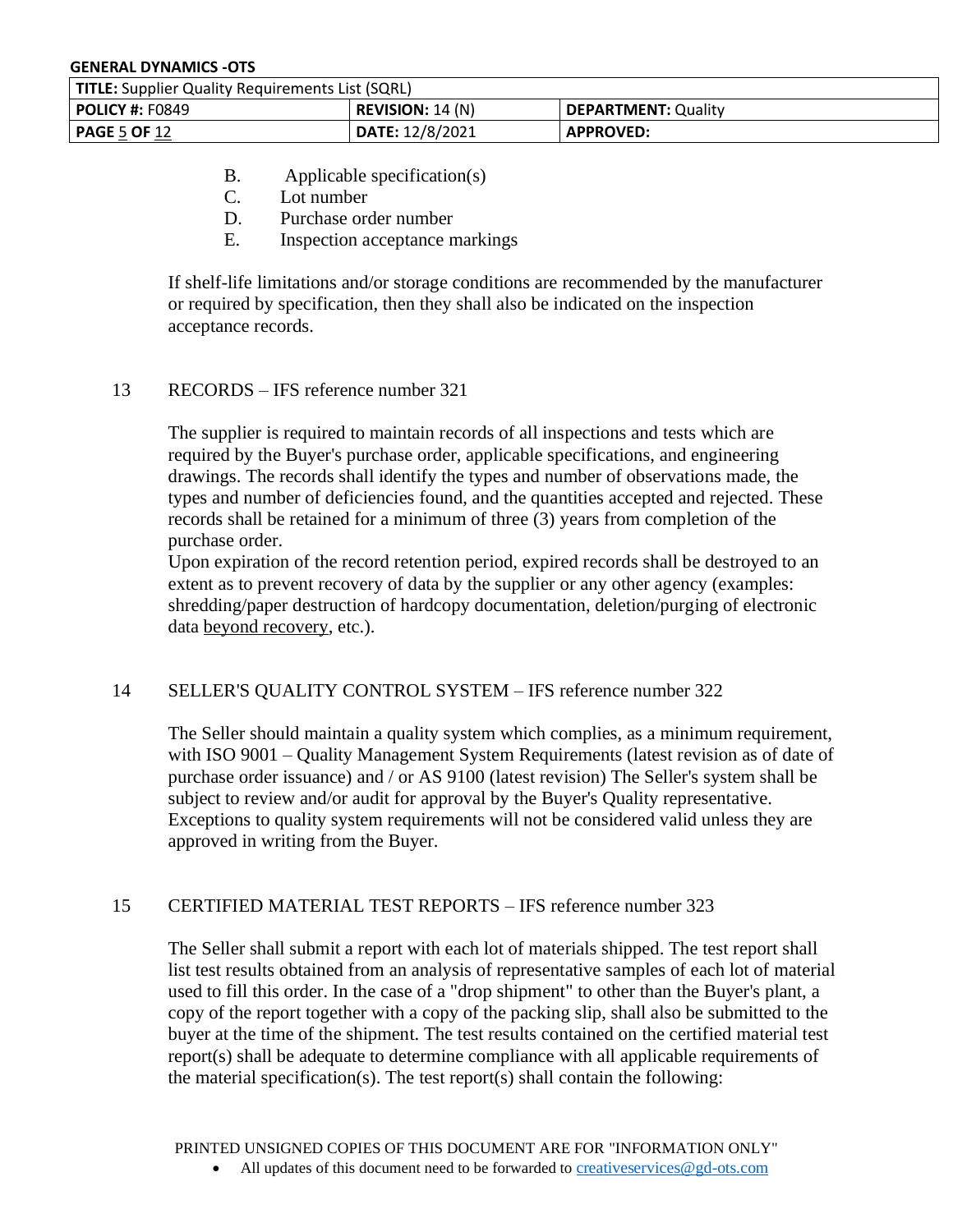| <b>TITLE:</b> Supplier Quality Requirements List (SQRL) |                  |                     |
|---------------------------------------------------------|------------------|---------------------|
| <b>POLICY #:</b> F0849                                  | REVISION: 14 (N) | DEPARTMENT: Quality |
| <b>PAGE</b> 6 <b>OF</b> 12                              | DATE: 12/8/2021  | <b>APPROVED:</b>    |

- Name and address of the Seller
- Purchase Order number
- Identification of material by specification, revision, amendments and dates, together with type, grade, size, etc.
- Ouantity of material
- Test results identified by reference to the applicable requirements
- Quantity tested, sample size, and specimen type as applicable
- Date, signature, and title of authorized representative who is attesting to the accuracy of test report content

## 16 GOVERNMENT SOURCE INSPECTION - IFS reference number 324

During performance of this order the Seller's quality control or inspection system and manufacturing processes are subject to review, verification and analysis by authorized Government representatives. Government inspection is required prior to shipment from Seller's facility. When supplies are ready for government inspection or, if practical, five days in advance thereof, notify the Government representative who normally services your facility.

Government source inspection does not constitute final acceptance by either the Buyer or the Government.

## 17 FIRST ARTICLE INSPECTION – IFS reference number 325

The Seller shall submit a first article quantity, as identified on the purchase description, for evaluation by the Buyer and the Government. The parts shall be manufactured using the same materials, equipment, processes, and procedures as will be used in regular production. Any subsequent changes by the Seller in process, equipment, facility or a non-production period of 90 days or more must be approved and/or requalified by the Buyer prior to implementation.

The Seller shall notify the Buyer, five (5) days prior to First Article Inspection to schedule a mutually agreed upon time for the inspection. The Buyer may elect to send a representative to visit the Seller's facilities to evaluate the quality program and perform or witness First Article Inspection.

If the Buyer decides to waive this right, the Seller shall, upon request, forward the directed number of first article samples (identified accordingly) along with inspection results.

The Buyer shall perform a First Article Inspection and notify the Seller of the results, of the first article(s). In the event the first article is discrepant, additional First Article

PRINTED UNSIGNED COPIES OF THIS DOCUMENT ARE FOR "INFORMATION ONLY"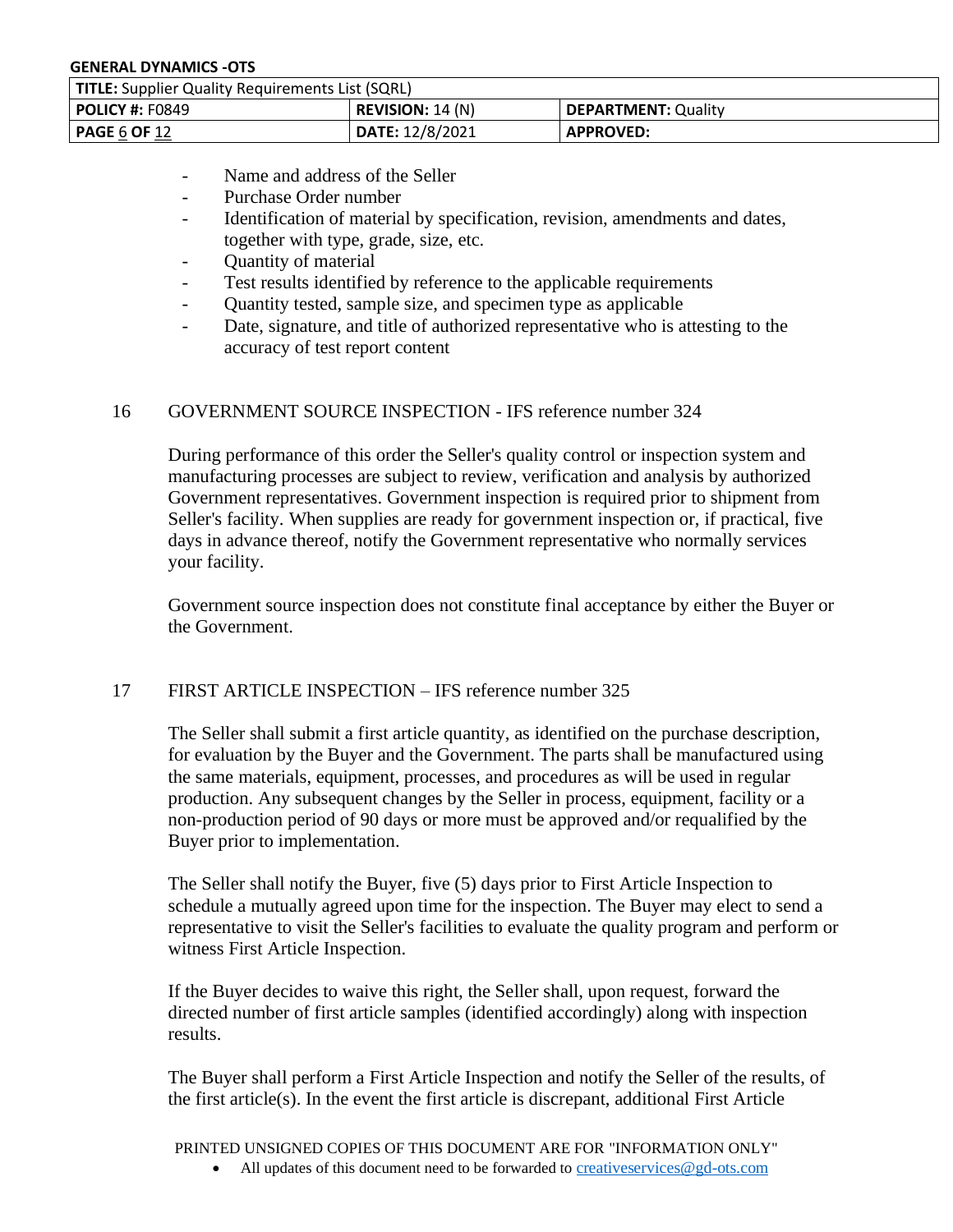| <b>TITLE:</b> Supplier Quality Requirements List (SQRL)                    |                 |                  |
|----------------------------------------------------------------------------|-----------------|------------------|
| <b>REVISION:</b> 14 (N)<br>DEPARTMENT: Quality<br>  <b>POLICY #:</b> F0849 |                 |                  |
| PAGE 7 OF 12                                                               | DATE: 12/8/2021 | <b>APPROVED:</b> |

Samples will be required prior to release for production. Shipment of production articles will not be received by the Buyer pending the acceptance of the first article, and, any production effort prior to authorization will be at the Seller's risk.

New, damaged, reworked or revised special tools, gages or equipment, when dimensional control of manufactured articles are affected, shall be cause for additional acceptance, proofing and First Article Inspection.

### 18 AGE CONTROL – IFS reference number 326

The Seller shall have an effective system of age control for items which have a shelf life. The system must include a method of identifying the age of such items and provisions for the rotation of stock.

Each container of materials having a limited shelf life (both Seller's in-plant containers and containers in which material is delivered to the Buyer) shall be marked with its expiration date, lot or batch number and special storage and handling conditions applicable to contents. Special handling conditions shall be recorded on certifications and shipping documents. SMS Sheets are required with each shipment.

At least 80% of the shelf life of an item shall remain upon receipt at GD-OS Machining Operations.

### 19 INSPECTION AND TEST PLAN – IFS reference number 327

The Seller shall prepare an Inspection and Test Plan for the items delivered under this purchase order. The plan shall be submitted for Buyer approval a minimum of thirty days prior to production. No production shall be started prior to plan approval.

The plan shall include identification of the item to be inspected or tested, measuring or test equipment to be used, method of inspection (visual, test equipment, gage, etc.), type of inspection (dimensional, functional, test, NDT, etc.), operational sequence and inspection/test points in relation to procurement, manufacture, assembly, check-out and delivery. Accompanying the test plan should be copies of gage drawings for record purposes only. If Standard Measuring Equipment (SME) is used, the manufacturer and model number should be specified.

## 20 BUYER FURNISHED MATERIALS – IFS reference number 328

Seller responsibilities prior to the utilization of Buyer-furnished materials shall include, but not be limited to, the following:

PRINTED UNSIGNED COPIES OF THIS DOCUMENT ARE FOR "INFORMATION ONLY"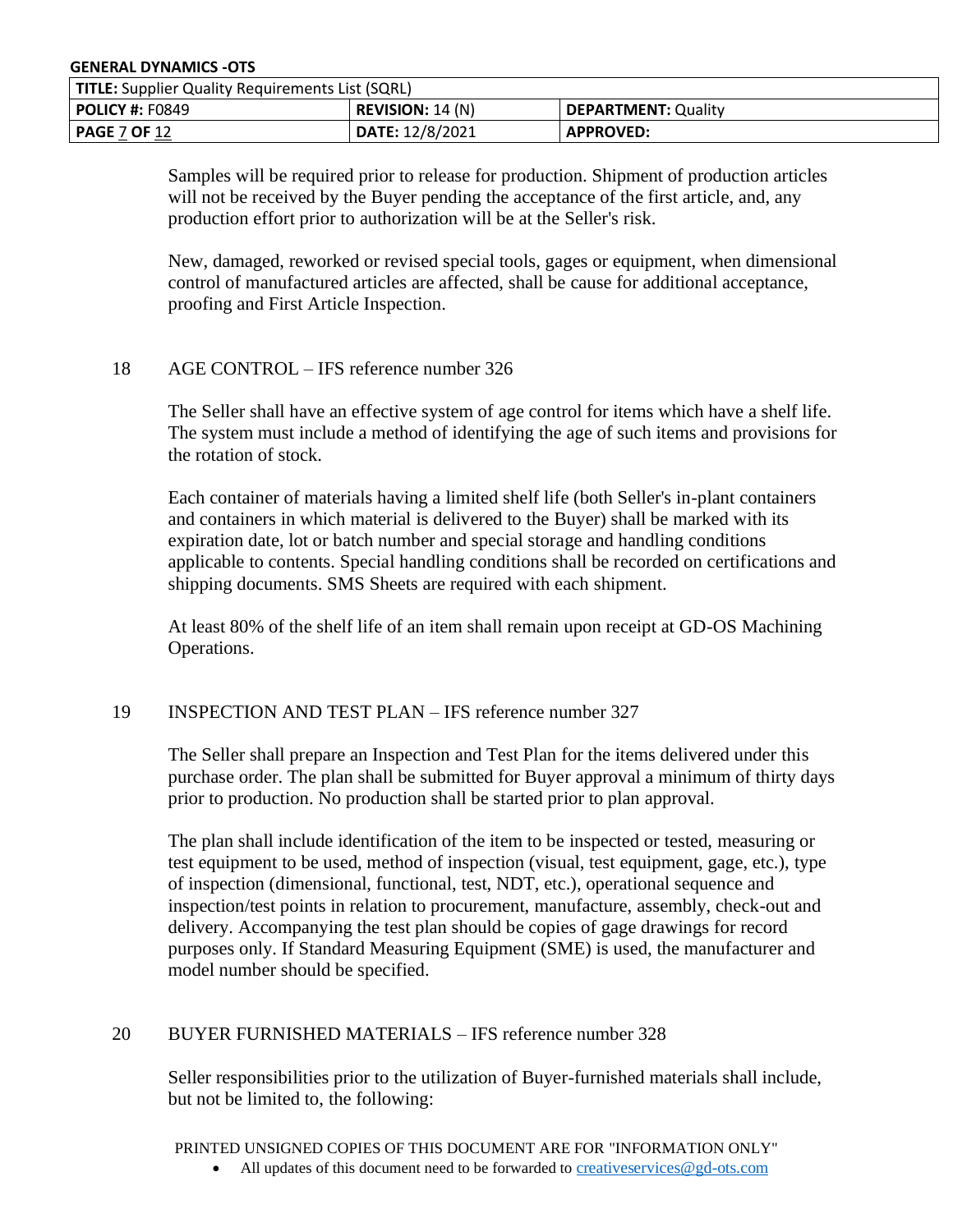| <b>TITLE:</b> Supplier Quality Requirements List (SQRL) |                                                        |                  |  |
|---------------------------------------------------------|--------------------------------------------------------|------------------|--|
| <b>POLICY #:</b> F0849                                  | <b>REVISION:</b> $14(N)$<br><b>DEPARTMENT: Quality</b> |                  |  |
| PAGE 8 OF 12                                            | DATE: 12/8/2021                                        | <b>APPROVED:</b> |  |

- A. Notify Buyer upon receipt of the material
- B. Perform acceptance testing and notify Buyer of results if an acceptance testing procedure is specified elsewhere in this Purchase Order
- C. Provide samples to Buyer if samples are specified elsewhere in this Purchase Order
- D. Verify that proper material certification has been received
- E. Visually inspect the furnished materials and documentation for serial/lot numbers, identification, count, and damage
- F. Notify Buyer of any discrepancy in the material or documentation and await Buyer's instructions before reworking, repairing or using any discrepant material
- G. Maintain the quality and traceability of furnished material
- H. Await release from the Buyer if required by the Purchase Order

# 21 TEST SAMPLES – IFS reference number 329

The Seller shall furnish to the Buyer the test samples required by this Purchase Order. The samples shall be identified as "Test Samples" with the applicable part number. The test samples shall be processed simultaneously with each batch or lot of parts. Seller's shipping document shall indicate part number, process, processor, and batch/lot number.

## 22 CONTROL OF RAW MATERIAL SUPPLY – IFS reference number 330

This paragraph applies to those situations in which the seller is procuring raw material (bar stock, extrusions etc.) to manufacture finished or semi-finished products. Once the source of the raw material is established by the seller, that source cannot be changed unless the seller has written approval from the Buyer to make the change. If the source the seller has selected is a warehouse or distributor, the source that supplied the actual raw material to that warehouse or distributor is what cannot be changed.

Example: The seller procures three inch round bar stock from "XYZ" Distributor to make retainer rings against Purchase Order 12345. "ABC" Steel was the actual manufacturer of the bar stock supplied to the "XYZ" Distributor. Since it was "ABC" Steel that supplied the actual raw material, no additional raw material can be procured from any source other than "ABC" Steel. It would be acceptable to procure additional raw material from another warehouse or distributor provided the actual manufacturer of the raw material was still "ABC" Steel and written approval was first obtained from the Buyer.

In addition, where the seller has previously supplied the item(s) required by this purchase order, the source of raw material supply cannot be changed between the purchase orders without written approval of the Buyer.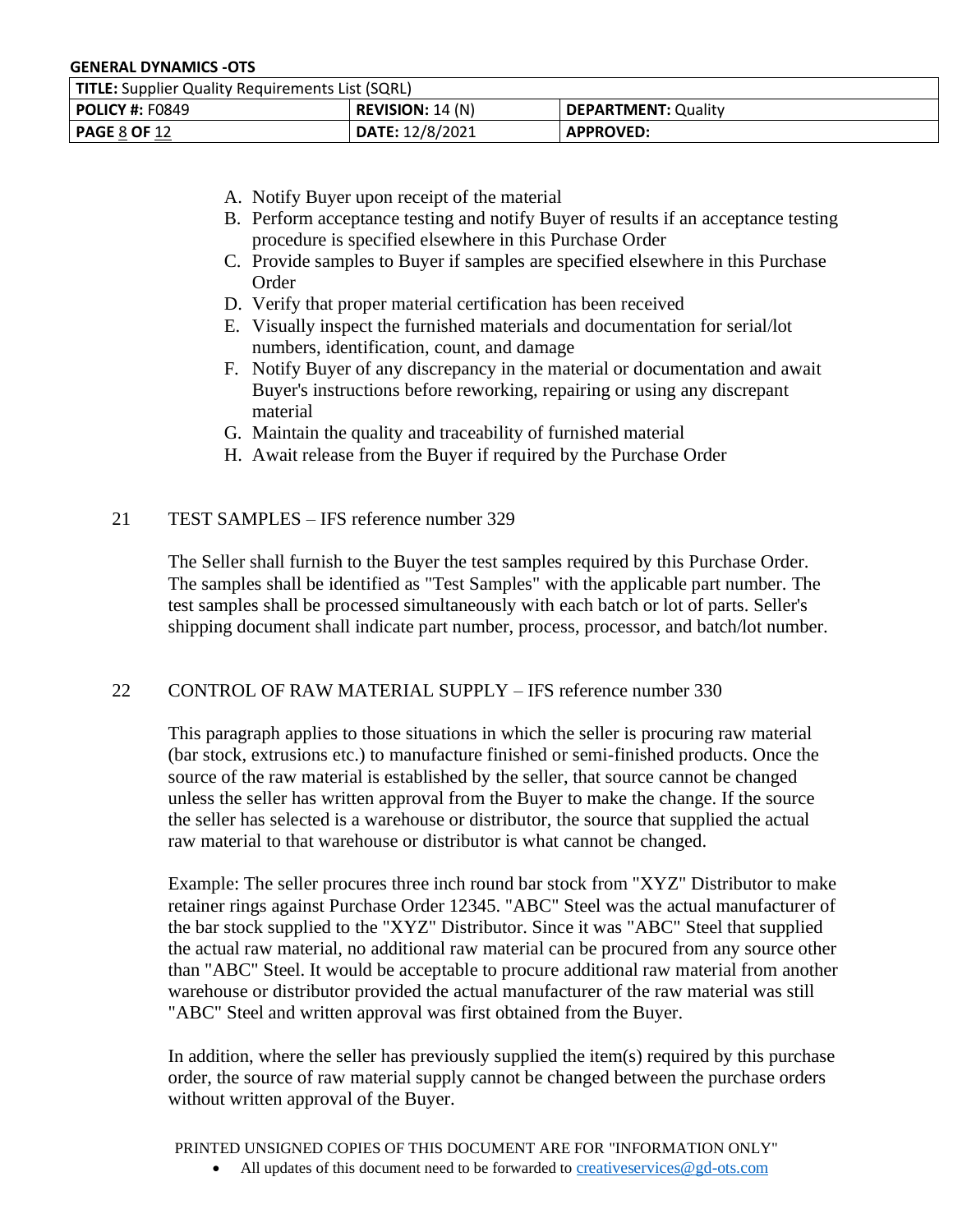| <b>TITLE:</b> Supplier Quality Requirements List (SQRL) |                                                |                  |  |
|---------------------------------------------------------|------------------------------------------------|------------------|--|
| <b>POLICY #: F0849</b>                                  | <b>REVISION:</b> 14 (N)<br>DEPARTMENT: Quality |                  |  |
| PAGE 9 OF 12                                            | DATE: 12/8/2021                                | <b>APPROVED:</b> |  |

## 23 DROP SHIPMENT – IFS reference number 331

The material ordered hereunder is to be shipped to other than GD-OTS Red Lion Operations. Copies of product assurance data required by this order shall accompany the shipment. In addition, one copy of such data shall be mailed to GD-OTS Red Lion Operations on the same day that shipment is made.

## 24 SPECIAL PROCESS CONFORMANCE: - IFS reference number 332

The Supplier and any sub-tier Supplier engaged in special processes (Examples: soldering, cleaning, x-ray, welding, magnetic particle and penetrant inspection, heat treating, plating, painting) shall be controlled. The special process shall have approval or approval of the Supplier's system to control these special processes and his sub-tier's special processes. After approval, the supplier and sub-tier supplier's special processes are subject to re-audit or recertification. The supplier shall identify any sub-tier special process provider and shall not change any sub-tier without approval from the BUYER.

### 25 FIRST PIECE INSPECTION – IFS reference number 333

A First Piece Inspection (FPI) is required under this purchase order. It is the supplier's responsibility to conduct a FPI on one of the first five pieces delivered under this order to verify conformance of all physical, chemical, and test requirements specified as part of this order. Upon completion of the inspection, the supplier shall notify the buyer and /or GD-OTS Machining Operations quality representative. Objective evidence of this requirement shall be documented and verified by GD-OTS Machining Operations prior to commencing shipments on this order. The First Piece inspected item(s) shall be identifiable to the inspection report in a non-degrading manner. A five (5) day notice shall be required for scheduling verification at the supplier's facility or email notification of Acceptance by GD-OTS Machining Operations Quality upon receipt of the FPI.

## 26 CUSTOMER ACCESS CLAUSE – IFS reference number 334

During performance on this order the Supplier's quality system, inspection and manufacturing processes are subject to review, verification and analysis by GD-OTS Machining Operations and / or authorized customer and/or regulatory authority representatives, upon request. Customer Inspection prior to shipment is not required unless otherwise notified.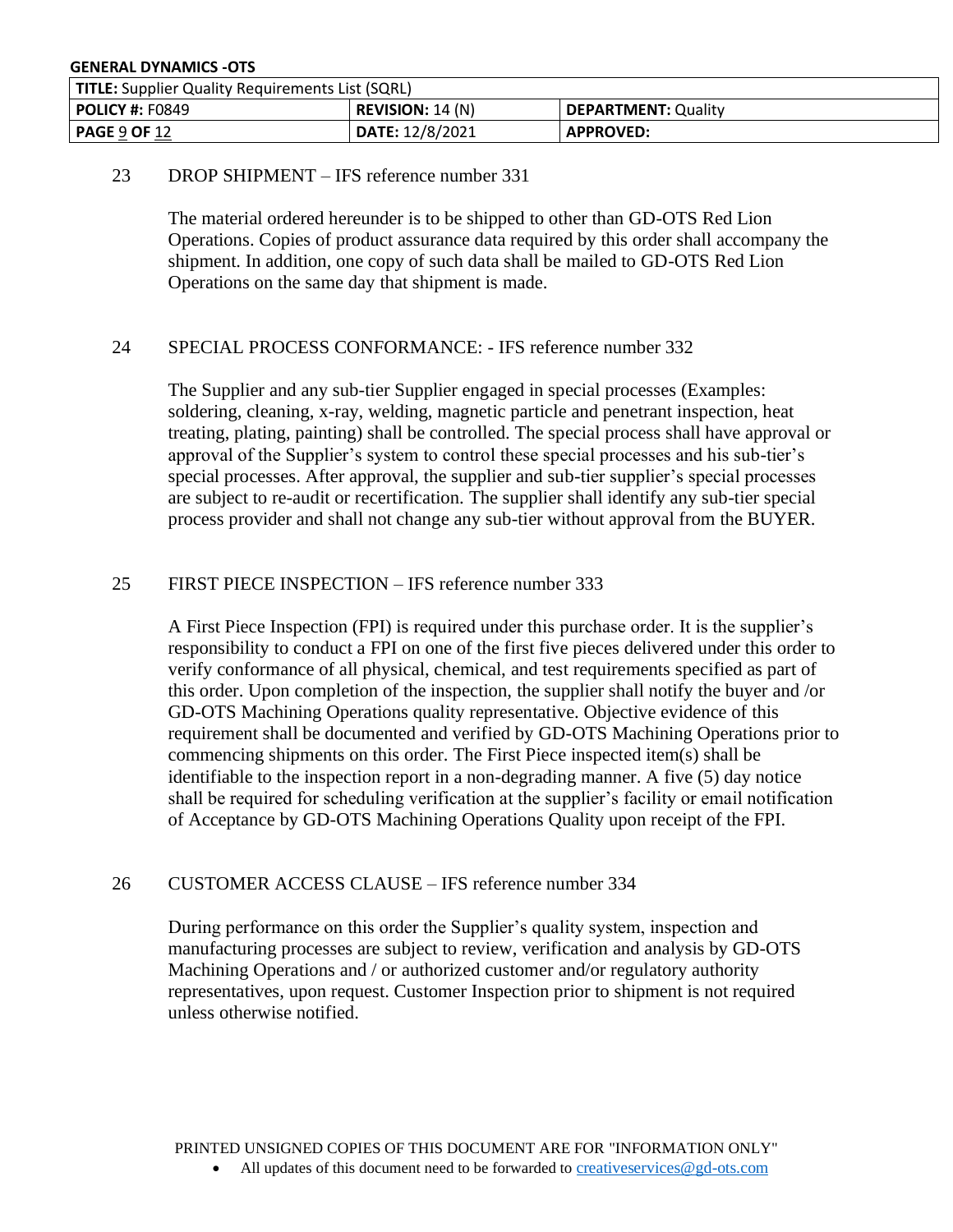| <b>TITLE:</b> Supplier Quality Requirements List (SQRL) |                         |                     |
|---------------------------------------------------------|-------------------------|---------------------|
| <b>POLICY #: F0849</b>                                  | <b>REVISION:</b> 14 (N) | DEPARTMENT: Quality |
| <b>PAGE 10 OF 12</b>                                    | DATE: 12/8/2021         | <b>APPROVED:</b>    |

# 27 INSPECTION REPORTS – IFS reference number 335

Inspection reports are required with delivery of the material covered by this Purchase Order / Sub-Contract. These reports shall include dimensional data for all characteristics and reference the part number, revision level, serial number (if required) and Purchase Order / Sub-Contract number for all shipments for GD-OTS Machining Operations.

## 28 FOREIGN OBJECT ELIMINATION – IFS reference number 336

The material that is supplied on this purchase order shall be manufactured in an environment that is free of foreign objects. Material supplied shall be free of foreign objects. The intent of this quality note is not to necessarily change manufacturing processes but to maintain continual awareness of the need to eliminate foreign objects for all supplied material.

## 29 SPECIAL REQUIREMENTS – IFS reference number 337

This order is issued under a United States Government Department Defense prime contract or subcontract, and the regulations of the below identified clauses set forth in the Federal Acquisition Regulations (FAR) or DOD FAR Supplement (DFAR) in effect on the date of this order are incorporated herein by reference, it being understood that as used therein, the terms "Government" and "Contracting Officer" shall be deemed to mean buyer, "Contractor" seller, and "Contract" this purchase order or subcontract. The identified requirements also apply to the seller's sub-tier suppliers and sub-contractors.

\_\_\_\_ DFARS 252.225-7014 – Preference for Domestic Specialty Metals \_\_\_\_ DFARS 252.225-7014, Alternate 1 – Preference for Domestic Specialty Metals DFARS 252.211-7003 – Item Identification and Valuation (UID Labels) \_\_\_\_ DFARS 252.211-7006 – Radio Frequency Identification (RFID)

## 30 COUNTERFEIT PARTS AVOIDANCE – IFS reference number 338

All goods delivered are new and not refurbished or used, are being supplied by the original equipment manufacturer (OEM) or its expressly authorized agent or distributor, and that Seller has documented traceability of the goods or components to the OEM. If electronic parts are delivered to the Buyer, the Seller must have a counterfeit avoidance program in conformance with AS5553. For all other material the counterfeit avoidance program must be in compliance with AS6174. The plan shall be available for the Buyer to review upon request.

PRINTED UNSIGNED COPIES OF THIS DOCUMENT ARE FOR "INFORMATION ONLY"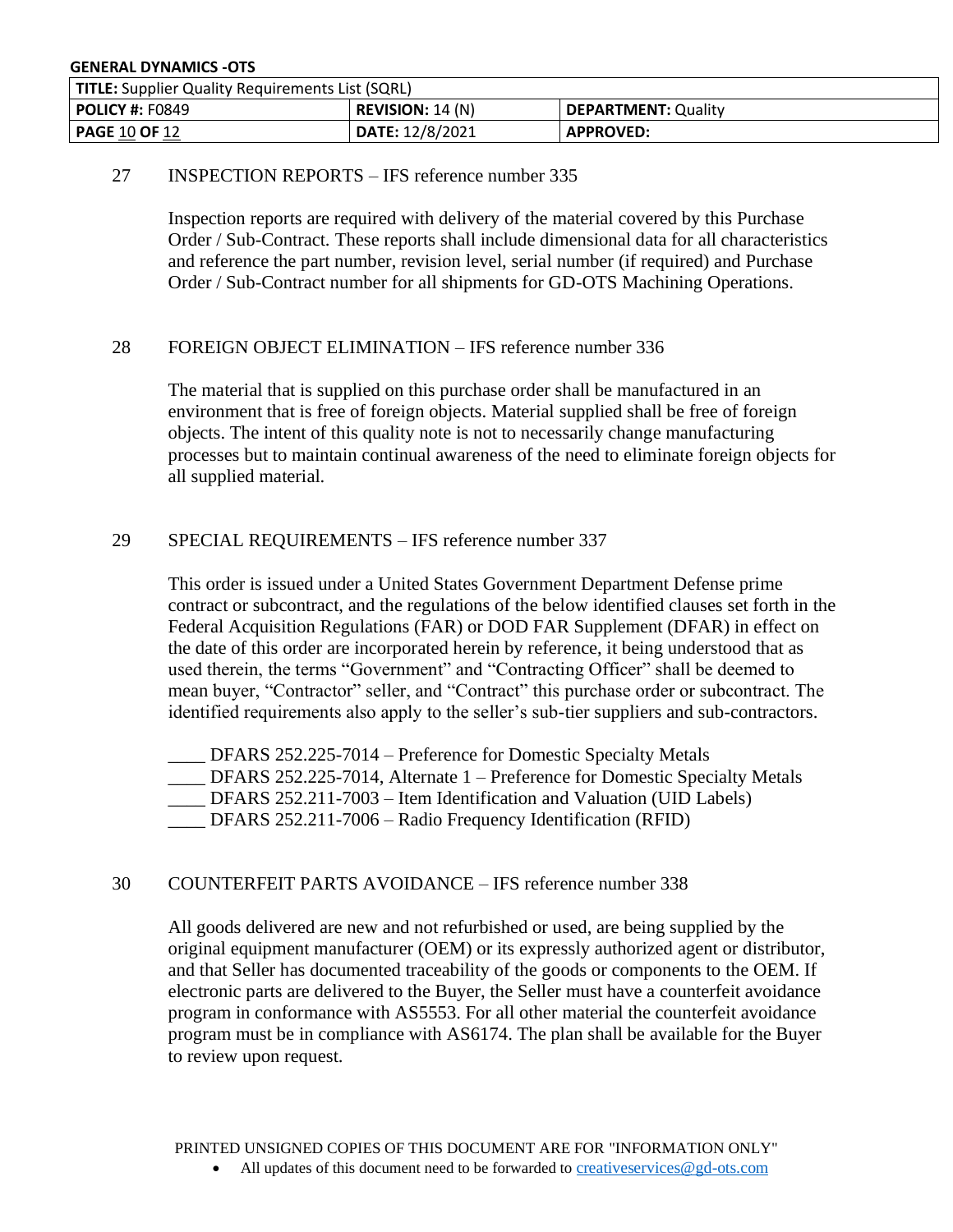| <b>TITLE:</b> Supplier Quality Requirements List (SQRL)                    |                 |                  |
|----------------------------------------------------------------------------|-----------------|------------------|
| <b>REVISION:</b> 14 (N)<br>DEPARTMENT: Quality<br>  <b>POLICY #:</b> F0849 |                 |                  |
| PAGE 11 OF 12                                                              | DATE: 12/8/2021 | <b>APPROVED:</b> |

31. AWARENESS: ETHICS, PRODUCT SAFETY and CONFORMITY – IFS reference number 339

When working with GD-OTS Red Lion, all Suppliers / External Providers must take into consideration, their contribution to product or service conformity, product safety and the importance of ethical behavior when fulfilling their contract.

## 32. MRB AUTHORITY - IFS reference number 340

Material review board authority under this Purchase Order / Sub Contract is:

- 1) MRB authority is withheld. The supplier must receive approval from the Buyer prior to disposition of nonconforming material or product purchased.
- 2) \_\_\_ MRB authority is granted as defined by the Buyer on the Purchase Order /Sub-Contract.

## 33. CERTIFICATE OF CALIBRATION – IFS reference number 341

To reflect calibration in accordance with ISO 17025. All calibration/testing equipment to be traceable to NIST. Actual calibration results, before and after, adjustment, as well as, acceptable/unacceptable status, before and after adjustment, must be noted on certification. The accuracy required for calibration of variable instruments is +/ graduation, unless otherwise specified. Calibration cannot be subcontracted without prior approval by General Dynamics ordnance and tactical systems. All specifications and standards used shall be current to the day of this purchase order unless specified.

## 34. CUSTOMER DESIGNATED SUPPLIERS – IFS reference number 342

The supplier shall use customer-designated/pre-approved sub-tier suppliers when/where mandated, including for outsourced special processes.

### 35. CHANGE NOTIFICATIONS - IFS reference number 343

The supplier shall notify the Buyer of any changes to their processes, products, or services, including changes to any sub-tier suppliers or location of manufacture. General Dynamics reserves the right to approve or deny such changes.